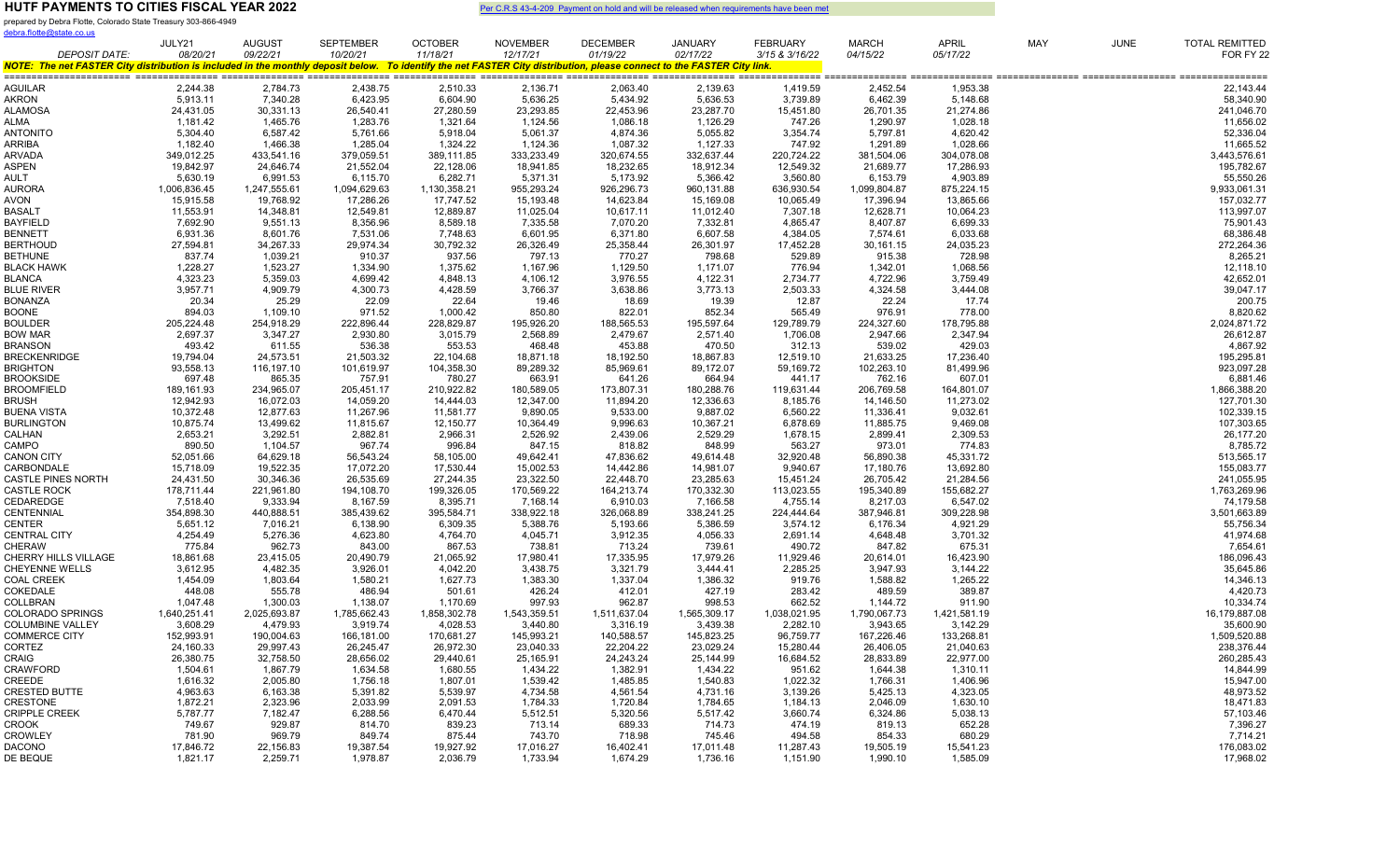prepared by Debra Flotte, Colorado State Treasury 303-866-4949 debra.flotte@state.co.us

|                                                                                                                                                                        | JULY21                | AUGUST                 | <b>SEPTEMBER</b>      | <b>OCTOBER</b>         | <b>NOVEMBER</b>       | DECEMBER               | <b>JANUARY</b>         | <b>FEBRUARY</b>       | <b>MARCH</b>           | APRIL                  | MAY | <b>JUNE</b> | <b>TOTAL REMITTED</b>   |
|------------------------------------------------------------------------------------------------------------------------------------------------------------------------|-----------------------|------------------------|-----------------------|------------------------|-----------------------|------------------------|------------------------|-----------------------|------------------------|------------------------|-----|-------------|-------------------------|
| <b>DEPOSIT DATE:</b>                                                                                                                                                   | 08/20/21              | 09/22/21               | 10/20/21              | 11/18/21               | 12/17/21              | 01/19/22               | 02/17/22               | 3/15 & 3/16/22        | 04/15/22               | 05/17/22               |     |             | FOR FY 22               |
| NOTE: The net FASTER City distribution is included in the monthly deposit below. To identify the net FASTER City distribution, please connect to the FASTER City link. |                       |                        |                       |                        |                       |                        |                        |                       |                        |                        |     |             |                         |
| DEER TRAIL                                                                                                                                                             | 3,740.17              | 4,643.52               | 4,063.05              | 4,176.14               | 3,566.27              | 3,437.45               | 3,565.11               | 2,365.52              | 4,087.75               | 3,257.05               |     |             | 36,902.03               |
| <b>DEL NORTE</b>                                                                                                                                                       | 5,168.04              | 6,415.34               | 5,614.53              | 5,772.78               | 4,925.98              | 4,750.12               | 4,926.32               | 3,268.66              | 5,648.10               | 4,499.90               |     |             | 50,989.77               |
| DELTA                                                                                                                                                                  | 28,804.56             | 35,763.30              | 31,290.66             | 32,158.07              | 27,468.50             | 26,472.59              | 27,456.12              | 18,217.76             | 31,481.87              | 25,084.93              |     |             | 284,198.36              |
| DENVER                                                                                                                                                                 | 2,273,628.39          | 2,799,922.21           | 2,478,026.15          | 2,595,878.57           | 2,123,957.83          | 2,098,434.30           | 2,171,108.66           | 1,439,313.33          | 2,479,345.96           | 1,965,455.86           |     |             | 22,425,071.26           |
| DILLON                                                                                                                                                                 | 3,792.31              | 4,708.23               | 4,119.70              | 4,234.43               | 3,615.94              | 3,485.38               | 3,614.82               | 2,398.50              | 4,144.73               | 3,302.44               |     |             | 37,416.48               |
| DINOSAUR                                                                                                                                                               | 1,407.59              | 1,745.31               | 1,529.90              | 1,577.29               | 1,337.82              | 1,294.53               | 1,342.09               | 890.38                | 1,537.85               | 1,224.35               |     |             | 13,887.11               |
| DOLORES                                                                                                                                                                | 2,667.59              | 3,311.46               | 2,898.04              | 2,979.62               | 2,542.73              | 2,451.85               | 2,542.81               | 1,687.18              | 2,915.40               | 2,322.75               |     |             | 26,319.43               |
| DOVE CREEK                                                                                                                                                             | 2,513.98              | 3,119.43               | 2,731.63              | 2,811.38               | 2,393.74              | 2,311.18               | 2,396.61               | 1,590.10              | 2,747.19               | 2,188.14               |     |             | 24,803.38               |
| DURANGO                                                                                                                                                                | 48,293.78             | 59,982.49              | 52,454.26             | 53,861.96              | 46,095.45             | 44,375.62              | 46,029.28              | 30,542.66             | 52,787.86              | 42,071.18              |     |             | 476,494.54              |
| EADS                                                                                                                                                                   | 2,606.50              | 3,234.66               | 2,832.01              | 2,913.80               | 2,482.66              | 2,396.08               | 2,484.75               | 1,648.60              | 2,848.40               | 2,268.95               |     |             | 25,716.41               |
| EAGLE                                                                                                                                                                  | 21,588.62             | 26,810.76              | 23,449.55             | 24,085.36              | 20,600.07             | 19,838.27              | 20,576.85              | 13,653.57             | 23,596.86              | 18,805.03              |     |             | 213,004.94              |
| EATON                                                                                                                                                                  | 15,529.69             | 19,284.63              | 16,868.90             | 17,329.64              | 14,815.55             | 14,271.19              | 14,802.14              | 9,821.73              | 16,973.92              | 13,526.32              |     |             | 153,223.71              |
| ECKLEY                                                                                                                                                                 | 1,425.49              | 1,767.67               | 1,549.30              | 1,596.95               | 1,355.14              | 1,310.93               | 1,359.13               | 901.69                | 1,557.45               | 1,240.02               |     |             | 14,063.77               |
| EDGEWATER                                                                                                                                                              | 8,873.18              | 11,021.21              | 9,637.45              | 9,895.17               | 8,470.09              | 8,153.12               | 8,457.04               | 5,611.68              | 9,698.99               | 7,730.15               |     |             | 87,548.08               |
| ELIZABETH                                                                                                                                                              | 5,993.18              | 7,442.38               | 6,509.96              | 6,687.56               | 5,717.77              | 5,507.46               | 5,712.39               | 3,790.37              | 6,550.55               | 5,220.11               |     |             | 59,131.73               |
| <b>EMPIRE</b>                                                                                                                                                          | 1,138.51              | 1,413.07               | 1,236.95              | 1,272.28               | 1,084.77              | 1,046.53               | 1,085.30               | 720.09                | 1,244.21               | 991.18                 |     |             | 11,232.89               |
| ENGLEWOOD                                                                                                                                                              | 82,093.00             | 101,969.49             | 89,162.70             | 91,540.05              | 78,370.06             | 75,429.85              | 78,242.42              | 51,918.05             | 89,734.10              | 71,520.00              |     |             | 809,979.72              |
| ERIE                                                                                                                                                                   | 75,665.22             | 93,956.85              | 82,191.52             | 84,444.09              | 72,178.84             | 69,534.82              | 72,121.00              | 47,854.58             | 82,701.06              | 65,901.96              |     |             | 746,549.94              |
| <b>ESTES PARK</b>                                                                                                                                                      | 23,436.21             | 29,096.21              | 25,459.61             | 26,169.27              | 22,345.65             | 21,539.55              | 22,339.39              | 14,822.59             | 25,614.10              | 20,408.65              |     |             | 231,231.23              |
| EVANS                                                                                                                                                                  | 49,458.82             | 61,423.05              | 53,721.97             | 55,177.51              | 47,195.03             | 45,448.63              | 47,140.79              | 31,279.85             | 54,059.74              | 43,082.01              |     |             | 487,987.40              |
| <b>FAIRPLAY</b><br>FEDERAL HEIGHTS                                                                                                                                     | 3,011.44<br>21,146.89 | 3,737.80               | 3,271.77<br>22,964.85 | 3,364.94               | 2,869.53<br>20,205.01 | 2,768.09               | 2,870.66               | 1,904.68<br>13,373.40 | 3,291.06               | 2,621.83               |     |             | 29,711.80<br>208,651.01 |
| <b>FIRESTONE</b>                                                                                                                                                       | 43,758.60             | 26,275.91<br>54,338.30 | 47,532.41             | 23,558.10<br>48,832.29 | 41,744.89             | 19,427.04<br>40,212.77 | 20,153.47<br>41,708.69 | 27,675.12             | 23,117.38<br>47,827.88 | 18,428.96<br>38,113.16 |     |             | 431,744.11              |
| <b>FLAGLER</b>                                                                                                                                                         | 3,119.54              | 3,869.27               | 3,390.17              | 3,492.51               | 2,967.33              | 2,868.50               | 2,974.17               | 1,973.21              | 3,408.54               | 2,714.23               |     |             | 30,777.47               |
| <b>FLEMING</b>                                                                                                                                                         | 1,617.37              | 2,006.52               | 1,757.53              | 1,809.63               | 1,539.31              | 1,487.04               | 1,541.93               | 1,023.02              | 1,767.32               | 1,407.51               |     |             | 15,957.18               |
| <b>FLORENCE</b>                                                                                                                                                        | 10.884.30             | 13.514.01              | 11,823.64             | 12,150.92              | 10,379.88             | 10.003.04              | 10.374.73              | 6.883.88              | 11.896.03              | 9,478.92               |     |             | 107,389.35              |
| <b>FORT COLLINS</b>                                                                                                                                                    | 405,954.71            | 504,258.90             | 440,909.91            | 452,636.45             | 387,571.05            | 372,999.75             | 386,911.01             | 256.736.99            | 443,743.78             | 353,679.32             |     |             | 4,005,401.87            |
| <b>FORT LUPTON</b>                                                                                                                                                     | 25,363.30             | 31,486.37              | 27,553.92             | 28,326.96              | 24,178.57             | 23,311.60              | 24,176.69              | 16,041.55             | 27,719.71              | 22,085.32              |     |             | 250,243.99              |
| <b>FORT MORGAN</b>                                                                                                                                                     | 30.395.71             | 37.749.11              | 33.015.49             | 33.908.76              | 29.005.59             | 27.930.96              | 28.971.03              | 19.223.50             | 33.223.42              | 26.477.11              |     |             | 299,900.68              |
| <b>FOUNTAIN</b>                                                                                                                                                        | 65,807.97             | 81,735.75              | 71,477.27             | 73,395.39              | 62,812.49             | 60,468.83              | 62,722.22              | 41,619.24             | 71,931.88              | 57,328.71              |     |             | 649,299.75              |
| FOWLER                                                                                                                                                                 | 3,299.44              | 4,095.45               | 3,584.59              | 3,686.25               | 3,144.33              | 3,032.73               | 3,145.16               | 2,086.83              | 3,605.85               | 2,872.69               |     |             | 32,553.32               |
| <b>FOXFIELD</b>                                                                                                                                                        | 3,156.71              | 3,916.05               | 3,430.33              | 3,532.42               | 3,003.99              | 2,902.41               | 3,009.49               | 1,996.69              | 3,449.32               | 2,747.00               |     |             | 31,144.41               |
| <b>FRASER</b>                                                                                                                                                          | 4,549.05              | 5,645.11               | 4,942.71              | 5,085.96               | 4,332.44              | 4,181.89               | 4,336.59               | 2,877.26              | 4,971.16               | 3,959.77               |     |             | 44,881.94               |
| <b>FREDERICK</b>                                                                                                                                                       | 46.146.99             | 57.297.78              | 50.129.05             | 51.513.57              | 44.011.12             | 42.410.09              | 43.986.28              | 29.186.03             | 50.436.82              | 40.189.38              |     |             | 455,307.11              |
| <b>FRISCO</b>                                                                                                                                                          | 9,511.54              | 11,811.78              | 10,331.62             | 10,612.90              | 9,074.97              | 8,740.58               | 9,065.86               | 6,015.54              | 10,396.20              | 8,284.80               |     |             | 93,845.79               |
| <b>FRUITA</b>                                                                                                                                                          | 37,740.73             | 46,869.54              | 40.994.11             | 42,106.48              | 36,011.79             | 34.680.97              | 35,972.04              | 23,868.88             | 41,251.38              | 32,874.26              |     |             | 372,370.18              |
| <b>GARDEN CITY</b>                                                                                                                                                     | 774.57                | 961.51                 | 841.48                | 865.20                 | 738.29                | 711.93                 | 738.34                 | 489.89                | 846.52                 | 674.43                 |     |             | 7,642.16                |
| <b>GENOA</b>                                                                                                                                                           | 903.92                | 1,120.99               | 982.39                | 1,012.39               | 859.50                | 831.24                 | 861.82                 | 571.77                | 987.62                 | 786.37                 |     |             | 8,918.01                |
| GEORGETOWN                                                                                                                                                             | 4,318.39              | 5,360.74               | 4.691.43              | 4.823.43               | 4.116.34              | 3,969.13               | 4,116.39               | 2,731.27              | 4,719.55               | 3,760.17               |     |             | 42,606.84               |
| GILCREST<br><b>GLENDALE</b>                                                                                                                                            | 3,870.48              | 4,806.57               | 4,204.17              | 4,318.48               | 3,692.96              | 3,556.73               | 3,689.11               | 2,447.87              | 4,230.49               | 3,371.33               |     |             | 38,188.19               |
| GLENWOOD SPRINGS                                                                                                                                                       | 6,332.82<br>24,930.59 | 7,867.92<br>30,963.37  | 6,877.55<br>27,078.80 | 7,057.08<br>27,808.19  | 6,049.08<br>23,793.33 | 5,818.11<br>22,908.41  | 6,035.47<br>23,761.81  | 4,004.96<br>15,767.04 | 6,922.70<br>27,250.25  | 5,518.33<br>21,717.51  |     |             | 62,484.02<br>245,979.30 |
| <b>GOLDEN</b>                                                                                                                                                          | 46,034.99             | 57,177.86              | 50,000.58             | 51,340.59              | 43,941.14             | 42,299.76              | 43,876.26              | 29,114.08             | 50,319.09              | 40,103.98              |     |             | 454,208.33              |
| GRANADA                                                                                                                                                                | 1,870.01              | 2,319.99               | 2,032.04              | 2,092.19               | 1,779.84              | 1,719.31               | 1,782.77               | 1,182.81              | 2,043.39               | 1,627.40               |     |             | 18,449.75               |
| GRANBY                                                                                                                                                                 | 5,760.83              | 7,153.92               | 6,257.55              | 6,428.09               | 5,496.25              | 5,293.91               | 5,490.91               | 3,643.42              | 6,296.61               | 5,017.78               |     |             | 56,839.27               |
| <b>GRAND JUNCTION</b>                                                                                                                                                  | 205,752.92            | 255,523.70             | 223,488.49            | 229,546.76             | 196,332.60            | 189,070.76             | 196,109.97             | 130,126.94            | 224,892.78             | 179,223.93             |     |             | 2,030,068.85            |
| GRAND LAKE                                                                                                                                                             | 2,675.86              | 3,318.64               | 2,908.12              | 2.996.59               | 2.544.68              | 2.460.65               | 2,551.22               | 1,692.59              | 2,923.68               | 2.327.99               |     |             | 26,400.02               |
| GREELEY                                                                                                                                                                | 252,428.84            | 313,542.08             | 274,169.42            | 281,490.84             | 240,971.03            | 231,942.28             | 240,589.53             | 159,643.79            | 275,923.29             | 219,914.45             |     |             | 2,490,615.55            |
| GREEN MOUNTAIN FALLS                                                                                                                                                   | 2,371.12              | 2,941.72               | 2,576.56              | 2,652.74               | 2,256.86              | 2,180.02               | 2,260.50               | 1,499.77              | 2,590.96               | 2,063.52               |     |             | 23,393.77               |
| GREENWOOD VILLAGE                                                                                                                                                      | 44,000.08             | 54,638.00              | 47,794.77             | 49,102.18              | 41,974.94             | 40,434.74              | 41,938.88              | 27,827.85             | 48,091.77              | 38,323.38              |     |             | 434,126.59              |
| GROVER                                                                                                                                                                 | 841.44                | 1,042.36               | 914.90                | 945.31                 | 797.87                | 774.23                 | 802.45                 | 532.31                | 919.07                 | 731.29                 |     |             | 8,301.23                |
| Gunnison                                                                                                                                                               | 16,025.08             | 19,898.89              | 17.407.34             | 17.884.75              | 15,286.39             | 14,726.79              | 15.274.48              | 10,135.10             | 17,515.16              | 13,957.22              |     |             | 158,111.20              |
| GYPSUM                                                                                                                                                                 | 26,097.78             | 32,411.48              | 28,347.10             | 29,113.91              | 24,904.36             | 23,981.52              | 24,874.54              | 16,505.31             | 28,525.67              | 22,733.31              |     |             | 257,494.98              |
| <b>HARTMAN</b>                                                                                                                                                         | 549.63                | 681.32                 | 597.45                | 616.35                 | 522.04                | 505.55                 | 524.08                 | 347.68                | 600.45                 | 477.96                 |     |             | 5,422.51                |
| HASWELL                                                                                                                                                                | 661.53                | 820.09                 | 719.07                | 741.68                 | 628.44                | 608.46                 | 630.78                 | 418.47                | 722.71                 | 575.31                 |     |             | 6,526.54                |
| HAXTUN                                                                                                                                                                 | 3,620.78              | 4,493.46               | 3,934.00              | 4,047.41               | 3,448.92              | 3,328.43               | 3,451.62               | 2,290.12              | 3,956.82               | 3,151.92               |     |             | 35,723.48               |
| HAYDEN                                                                                                                                                                 | 5,661.28              | 7,027.74               | 6,150.33              | 6.323.44               | 5,396.34              | 5,203.42               | 5,396.46               | 3,580.61              | 6,187.18               | 4,929.45               |     |             | 55,856.25               |
| <b>HILLROSE</b>                                                                                                                                                        | 708.70                | 879.86                 | 769.89                | 791.35                 | 675.72                | 651.35                 | 675.54                 | 448.23                | 774.56                 | 617.15                 |     |             | 6,992.35                |
| HOLLY                                                                                                                                                                  | 2,803.49              | 3,478.86               | 3,046.14              | 3,134.68               | 2,669.77              | 2,577.26               | 2,672.58               | 1,773.21              | 3,063.60               | 2,440.25               |     |             | 27,659.84               |
| HOLYOKE                                                                                                                                                                | 8,014.42              | 9,949.15               | 8,706.65              | 8,951.09               | 7,639.92              | 7,366.15               | 7,639.49               | 5,068.89              | 8,758.99               | 6,978.58               |     |             | 79,073.33               |
| <b>HOOPER</b>                                                                                                                                                          | 737.66                | 914.20                 | 801.92                | 827.72                 | 700.24                | 678.59                 | 703.41                 | 466.64                | 805.82                 | 641.35                 |     |             | 7,277.55                |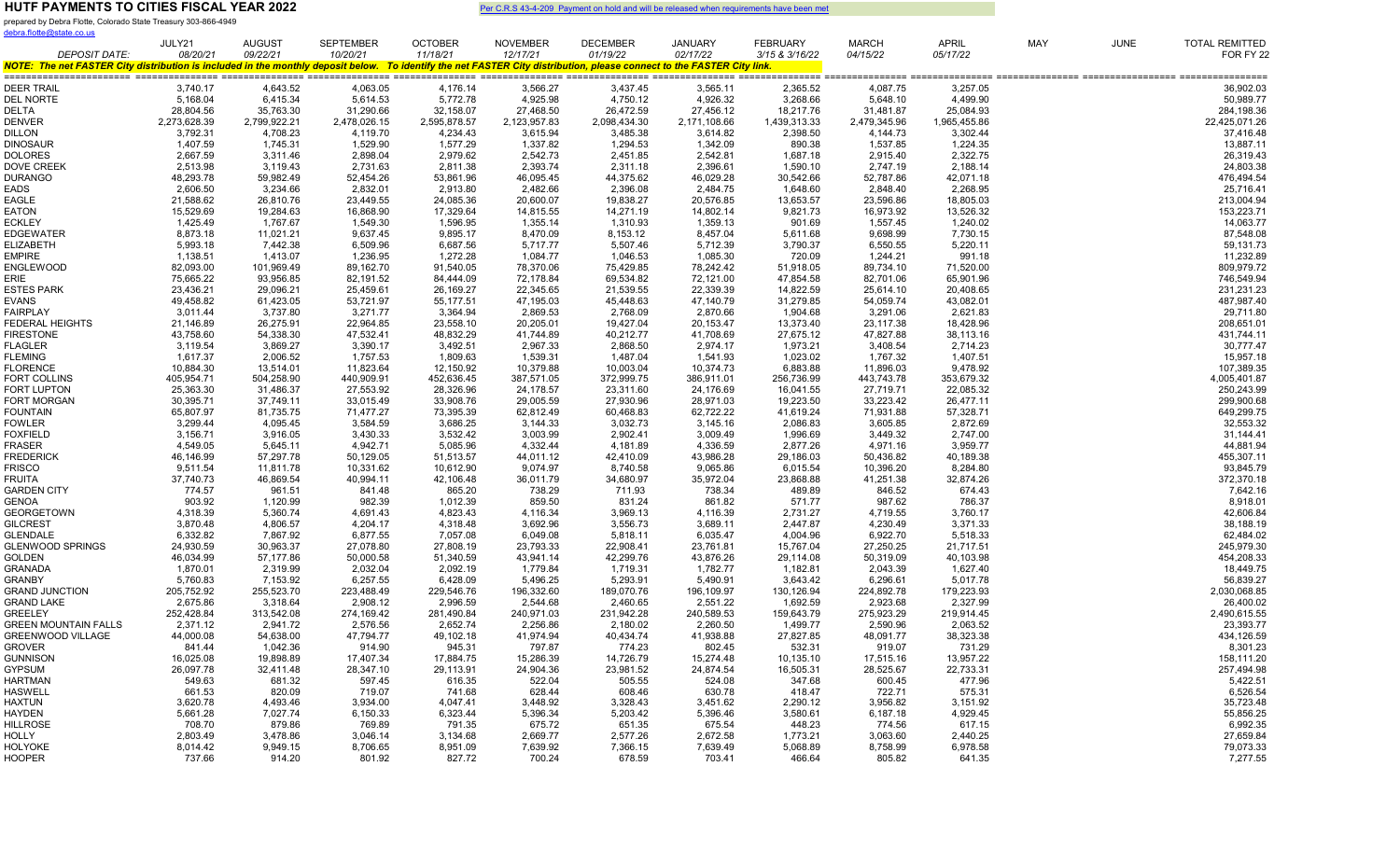prepared by Debra Flotte, Colorado State Treasury 303-866-4949

| debra.flotte@state.co.us                                                                                                                                                                       |            |               |                  |                |                 |                 |                |                 |              |              |            |             |                       |
|------------------------------------------------------------------------------------------------------------------------------------------------------------------------------------------------|------------|---------------|------------------|----------------|-----------------|-----------------|----------------|-----------------|--------------|--------------|------------|-------------|-----------------------|
|                                                                                                                                                                                                | JULY21     | <b>AUGUST</b> | <b>SEPTEMBER</b> | <b>OCTOBER</b> | <b>NOVEMBER</b> | <b>DECEMBER</b> | <b>JANUARY</b> | <b>FEBRUARY</b> | <b>MARCH</b> | <b>APRIL</b> | <b>MAY</b> | <b>JUNE</b> | <b>TOTAL REMITTED</b> |
| <b>DEPOSIT DATE:</b><br>NOTE: The net FASTER City distribution is included in the monthly deposit below. To identify the net FASTER City distribution, please connect to the FASTER City link. | 08/20/21   | 09/22/21      | 10/20/21         | 11/18/21       | 12/17/21        | 01/19/22        | 02/17/22       | 3/15 & 3/16/22  | 04/15/22     | 05/17/22     |            |             | FOR FY 22             |
|                                                                                                                                                                                                |            |               |                  |                |                 |                 |                |                 |              |              |            |             |                       |
| HOT SULPHUR SPRINGS                                                                                                                                                                            | 2,677.95   | 3,323.63      | 2,909.54         | 2,992.93       | 2,551.28        | 2,461.64        | 2,552.81       | 1,693.77        | 2,926.55     | 2,331.33     |            |             | 26,421.43             |
| HOTCHKISS                                                                                                                                                                                      | 2,832.23   | 3,516.11      | 3,076.80         | 3,162.84       | 2,700.19        | 2,603.07        | 2,699.70       | 1,791.30        | 3,095.39     | 2,466.27     |            |             | 27,943.90             |
| HUDSON                                                                                                                                                                                         | 8,340.79   | 10,354.39     | 9,061.17         | 9,315.34       | 7,951.22        | 7,666.07        | 7,950.56       | 5,275.30        | 9,115.70     | 7,262.83     |            |             | 82,293.37             |
| HUGO                                                                                                                                                                                           | 2,930.14   | 3,636.69      | 3,183.51         | 3,274.59       | 2,791.68        | 2,693.43        | 2,793.19       | 1,853.27        | 3,202.16     | 2,550.92     |            |             | 28,909.58             |
| <b>IDAHO SPRINGS</b>                                                                                                                                                                           | 5,644.60   | 7,007.95      | 6,131.88         | 6,302.49       | 5,382.22        | 5,187.73        | 5,380.40       | 3,570.00        | 6,169.18     | 4,915.51     |            |             | 55,691.96             |
| <b>IGNACIO</b>                                                                                                                                                                                 | 2,480.84   | 3,080.19      | 2,694.95         | 2,769.61       | 2,365.81        | 2,279.98        | 2,364.70       | 1,569.03        | 2,711.43     | 2,160.49     |            |             | 24,477.03             |
| <b>ILIFF</b>                                                                                                                                                                                   | 1,110.30   | 1,377.88      | 1,206.37         | 1,241.23       | 1,057.53        | 1,020.67        | 1,058.44       | 702.26          | 1,213.34     | 966.51       |            |             | 10,954.53             |
| <b>JAMESTOWN</b>                                                                                                                                                                               | 931.57     | 1,155.70      | 1,012.30         | 1,042.33       | 886.59          | 856.51          | 888.12         | 589.23          | 1,017.93     | 810.69       |            |             | 9,190.97              |
| JOHNSTOWN                                                                                                                                                                                      | 45,423.83  | 56,411.26     | 49,339.43        | 50,677.76      | 43,343.35       | 41,741.08       | 43,295.03      | 28,727.99       | 49,649.21    | 39,566.80    |            |             | 448,175.74            |
| <b>JULESBURG</b>                                                                                                                                                                               | 4,706.16   | 5,840.34      | 5,113.32         | 5,260.95       | 4,482.58        | 4,326.21        | 4,486.31       | 2,976.62        | 5,142.91     | 4,096.69     |            |             | 46,432.09             |
| KEENESBURG                                                                                                                                                                                     | 5,684.34   | 7,053.85      | 6,176.28         | 6,355.49       | 5,413.48        | 5,225.59        | 5,418.87       | 3,595.34        | 6,211.77     | 4,947.93     |            |             | 56,082.94             |
| KERSEY                                                                                                                                                                                         | 5,001.43   | 6,210.70      | 5,432.74         | 5,581.21       | 4,771.37        | 4,596.14        | 4,767.13       | 3,163.15        | 5,466.54     | 4,356.21     |            |             | 49,346.62             |
| KIM                                                                                                                                                                                            | 855.66     | 1,060.95      | 930.02           | 958.87         | 813.22          | 786.94          | 815.85         | 541.26          | 934.85       | 744.26       |            |             | 8,441.88              |
| Kiowa                                                                                                                                                                                          | 2,075.50   | 2,577.54      | 2,254.41         | 2,315.55       | 1,980.45        | 1,907.23        | 1,978.23       | 1,312.64        | 2,268.57     | 1,807.89     |            |             | 20,478.01             |
| KIT CARSON                                                                                                                                                                                     | 1,311.93   | 1,627.11      | 1,425.78         | 1,469.07       | 1,247.70        | 1,206.40        | 1,250.81       | 829.85          | 1,433.44     | 1,141.40     |            |             | 12,943.49             |
| KREMMLING                                                                                                                                                                                      | 5,311.18   | 6,592.64      | 5,770.16         | 5,933.61       | 5,061.68        | 4,881.82        | 5,062.82       | 3,359.21        | 5,804.44     | 4,624.29     |            |             | 52,401.85             |
| LA JARA                                                                                                                                                                                        | 4,798.31   | 5,960.30      | 5,211.45         | 5,349.93       | 4,581.13        | 4,408.77        | 4,573.21       | 3,034.58        | 5,244.98     | 4,180.46     |            |             | 47,343.12             |
| LA JUNTA                                                                                                                                                                                       | 20,143.59  | 25,009.66     | 21,882.28        | 22,489.55      | 19,208.65       | 18,512.92       | 19,200.65      | 12,740.05       | 22,015.81    | 17,542.18    |            |             | 198,745.34            |
| LA SALLE                                                                                                                                                                                       | 5,414.28   | 6,722.54      | 5,881.49         | 6,043.98       | 5,163.64        | 4,975.85        | 5,160.77       | 3,424.30        | 5,917.59     | 4,715.28     |            |             | 53,419.72             |
| LA VETA                                                                                                                                                                                        | 3,739.93   | 4,639.98      | 4,063.95         | 4,184.01       | 3,559.80        | 3,438.49        | 3,565.44       | 2,365.56        | 4,086.71     | 3,254.79     |            |             | 36,898.66             |
| LAFAYETTE                                                                                                                                                                                      | 73,909.38  | 91,807.18     | 80,273.35        | 82,407.80      | 70,562.85       | 67,909.40       | 70,442.18      | 46,742.32       | 80,789.43    | 64,392.11    |            |             | 729,236.00            |
| LAKE CITY                                                                                                                                                                                      | 2,519.54   | 3,126.49      | 2,737.62         | 2,817.22       | 2,399.34        | 2,316.24        | 2,401.89       | 1,593.61        | 2,753.30     | 2,193.08     |            |             | 24,858.33             |
| LAKESIDE                                                                                                                                                                                       | 222.43     | 276.02        | 241.68           | 248.69         | 211.83          | 204.48          | 212.04         | 140.69          | 243.07       | 193.61       |            |             | 2,194.54              |
| LAKEWOOD                                                                                                                                                                                       | 418,215.72 | 518,774.77    | 454,480.39       | 468,096.02     | 397,902.71      | 384,541.27      | 398,718.59     | 264,532.61      | 456,971.76   | 363,908.60   |            |             | 4,126,142.44          |
| LAMAR                                                                                                                                                                                          | 23,120.63  | 28,701.50     | 25,117.82        | 25,824.18      | 22,039.15       | 21,250.64       | 22,039.07      | 14,623.16       | 25,268.48    | 20,131.99    |            |             | 228,116.62            |
| LARKSPUR                                                                                                                                                                                       | 962.68     | 1,193.86      | 1,046.26         | 1,078.24       | 915.35          | 885.28          | 917.85         | 608.94          | 1,051.82     | 837.48       |            |             | 9,497.76              |
| LAS ANIMAS                                                                                                                                                                                     | 7,422.49   | 9,210.76      | 8,064.85         | 8,298.86       | 7,068.81        | 6,823.46        | 7,075.85       | 4,694.71        | 8,111.20     | 6,460.90     |            |             | 73,231.89             |
| LEADVILLE                                                                                                                                                                                      | 10,050.33  | 12,478.27     | 10,917.79        | 11,220.58      | 9,584.04        | 9,236.70        | 9,579.85       | 6,356.45        | 10,984.47    | 8,752.46     |            |             | 99,160.94             |
| LIMON                                                                                                                                                                                          | 6,621.04   | 8,218.68      | 7,193.17         | 7,396.64       | 6,310.27        | 6,085.74        | 6,311.41       | 4,187.66        | 7,235.98     | 5,764.83     |            |             | 65,325.42             |
| LITTLETON                                                                                                                                                                                      | 113,882.95 | 141,459.68    | 123,689.21       | 126,980.30     | 108,724.49      | 104,638.32      | 108,540.71     | 72,022.77       | 124,483.80   | 99,217.66    |            |             | 1,123,639.89          |
| LOCHBUIE                                                                                                                                                                                       | 18,525.62  | 23,005.15     | 20,123.11        | 20,672.32      | 17,674.08       | 17,024.26       | 17,657.68      | 11,716.49       | 20,248.51    | 16,135.89    |            |             | 182,783.11            |
| LOG LANE VILLAGE                                                                                                                                                                               | 2,016.80   | 2,504.09      | 2,190.85         | 2,251.45       | 1,923.37        | 1,853.50        | 1,922.38       | 1,275.55        | 2,204.28     | 1,756.41     |            |             | 19,898.68             |
| LONETREE                                                                                                                                                                                       | 29,724.16  | 36,917.08     | 32,285.35        | 33,154.62      | 28,368.58       | 27,313.10       | 28,330.62      | 18,798.67       | 32,489.88    | 25,893.40    |            |             | 293,275.46            |
| LONGMONT                                                                                                                                                                                       | 253,653.28 | 315,080.13    | 275,493.23       | 282,813.26     | 242,172.93      | 233,060.72      | 241,753.62     | 160,417.17      | 277,265.89   | 220,992.07   |            |             | 2,502,702.30          |
| LOUISVILLE                                                                                                                                                                                     | 51,702.80  | 64,213.77     | 56,157.98        | 57,671.14      | 49,343.84       | 47,509.15       | 49,278.93      | 32,698.81       | 56,513.42    | 45,039.15    |            |             | 510,128.99            |
| LOVELAND                                                                                                                                                                                       | 222,925.81 | 276,886.60    | 242,128.89       | 248,615.55     | 212,788.41      | 204,837.42      | 212,471.90     | 140,985.73      | 243,671.94   | 194,205.42   |            |             | 2,199,517.67          |
| LYONS                                                                                                                                                                                          | 5,198.01   | 6,454.26      | 5,646.47         | 5,801.95       | 4,957.85        | 4,777.00        | 4,954.59       | 3,287.51        | 5,681.27     | 4,527.09     |            |             | 51,286.00             |
| MANASSA                                                                                                                                                                                        | 4,673.92   | 5,801.13      | 5,078.02         | 5,222.94       | 4,453.39        | 4,296.28        | 4,455.45       | 2,956.19        | 5,107.88     | 4,069.13     |            |             | 46,114.33             |
| MANCOS                                                                                                                                                                                         | 3,198.03   | 3,971.23      | 3,473.83         | 3,568.82       | 3,050.86        | 2,938.88        | 3,048.21       | 2,022.59        | 3,495.42     | 2,785.44     |            |             | 31,553.31             |
| <b>MANITOU SPRINGS</b>                                                                                                                                                                         | 12,875.24  | 15,987.02     | 13,986.02        | 14,370.89      | 12,280.58       | 11,832.37       | 12,272.28      | 8,143.01        | 14,072.28    | 11,213.45    |            |             | 127,033.14            |
| MANZANOLA                                                                                                                                                                                      | 1,118.23   | 1,387.56      | 1,215.04         | 1,250.50       | 1,064.77        | 1,028.02        | 1,066.03       | 707.29          | 1,221.97     | 973.31       |            |             | 11,032.72             |
| MARBLE                                                                                                                                                                                         | 906.33     | 1,123.89      | 985.06           | 1,015.36       | 861.60          | 833.50          | 864.14         | 573.30          | 990.23       | 788.41       |            |             | 8,941.82              |
| MEAD                                                                                                                                                                                           | 19,382.91  | 24,057.44     | 21,058.70        | 21,659.76      | 18,468.31       | 17,816.82       | 18,476.90      | 12,259.40       | 21,182.53    | 16,874.80    |            |             | 191,237.57            |
| VEEKER                                                                                                                                                                                         | 7,724.58   | 9,589.72      | 8,391.63         | 8,626.39       | 7,364.37        | 7,099.60        | 7,363.13       | 4,885.55        | 8,442.32     | 6,726.45     |            |             | 76,213.74             |
| <b>MERINO</b>                                                                                                                                                                                  | 1,192.55   | 1,480.30      | 1,295.60         | 1,332.26       | 1,136.56        | 1,096.14        | 1,136.78       | 754.26          | 1,303.31     | 1,038.33     |            |             | 11,766.09             |
| MILLIKEN                                                                                                                                                                                       | 22,105.28  | 27,448.45     | 24,012.14        | 24,671.61      | 21,085.50       | 20,314.56       | 21,069.96      | 13,980.55       | 24,160.61    | 19,252.57    |            |             | 218,101.23            |
| MINTURN                                                                                                                                                                                        | 3,261.12   | 4,050.90      | 3,541.89         | 3,635.92       | 3,113.60        | 2,996.35        | 3,108.12       | 2,062.42        | 3,564.71     | 2,841.23     |            |             | 32,176.26             |
| <b>MOFFAT</b>                                                                                                                                                                                  | 1,769.92   | 2,194.83      | 1,923.62         | 1,982.67       | 1,682.68        | 1,627.66        | 1,687.52       | 1,119.56        | 1,933.77     | 1,539.67     |            |             | 17,461.90             |
| <b>MONTE VISTA</b>                                                                                                                                                                             | 12,461.69  | 15,472.52     | 13,537.15        | 13,911.82      | 11,884.20       | 11,452.71       | 11,878.27      | 7,881.51        | 13,620.04    | 10,852.64    |            |             | 122,952.55            |
| MONTROSE                                                                                                                                                                                       | 66,999.30  | 83,188.09     | 72,780.95        | 74,792.52      | 63,897.01       | 61,574.06       | 63,862.34      | 42,374.27       | 73,227.40    | 58,349.21    |            |             | 661,045.15            |
| <b>MONUMENT</b>                                                                                                                                                                                | 24,690.54  | 30,663.62     | 26,818.64        | 27,544.48      | 23,561.13       | 22,688.46       | 23,533.29      | 15,615.32       | 26,987.48    | 21,507.38    |            |             | 243,610.34            |
| Morrison                                                                                                                                                                                       | 873.76     | 1,084.24      | 949.39           | 977.00         | 832.06          | 803.25          | 832.96         | 552.65          | 954.82       | 760.54       |            |             | 8,620.67              |
| <b>MOUNTAIN VIEW</b>                                                                                                                                                                           | 871.19     | 1,081.61      | 946.39           | 972.73         | 830.69          | 800.67          | 830.41         | 550.99          | 952.15       | 758.66       |            |             | 8,595.49              |
| <b>MOUNTAIN VILLAGE</b>                                                                                                                                                                        | 5,460.13   | 6,774.56      | 5,933.04         | 6,107.45       | 5,197.93        | 5,019.88        | 5,205.31       | 3,453.59        | 5,966.50     | 4,752.10     |            |             | 53,870.49             |
| MT CRESTED BUTTE                                                                                                                                                                               | 4,561.78   | 5,662.46      | 4,955.99         | 5,096.33       | 4,347.54        | 4,193.00        | 4,348.46       | 2,885.23        | 4,985.45     | 3,971.83     |            |             | 45,008.07             |
| NATURITA                                                                                                                                                                                       | 1,932.64   | 2,398.13      | 2,099.94         | 2,161.15       | 1,840.30        | 1,776.72        | 1,842.40       | 1,222.40        | 2,111.93     | 1,682.18     |            |             | 19,067.79             |
| NEDERLAND                                                                                                                                                                                      | 4,790.83   | 5,944.50      | 5,205.64         | 5,357.89       | 4,561.47        | 4,404.40        | 4,567.19       | 3,030.23        | 5,235.22     | 4,169.82     |            |             | 47,267.19             |
| NEW CASTLE                                                                                                                                                                                     | 11,775.52  | 14,624.55     | 12,790.35        | 13,135.83      | 11,237.50       | 10,820.56       | 11,223.55      | 7,447.31        | 12,871.07    | 10,257.60    |            |             | 116,183.84            |
| NORTHGLENN                                                                                                                                                                                     | 79,221.59  | 98,411.35     | 86,041.00        | 88,316.93      | 75,645.22       | 72,788.23       | 75,504.25      | 50,101.59       | 86,597.51    | 69,023.80    |            |             | 781,651.47            |
| <b>NORWOOD</b>                                                                                                                                                                                 | 1,702.36   | 2,113.08      | 1,849.49         | 1,901.93       | 1,622.34        | 1,564.75        | 1,622.76       | 1,076.71        | 1,860.46     | 1,482.18     |            |             | 16,796.06             |
| NUCLA                                                                                                                                                                                          | 2,386.26   | 2,961.76      | 2,592.57         | 2,666.56       | 2,273.68        | 2,193.46        | 2,274.72       | 1,509.28        | 2,607.82     | 2,077.49     |            |             | 23,543.60             |
|                                                                                                                                                                                                |            |               |                  |                |                 |                 |                |                 |              |              |            |             |                       |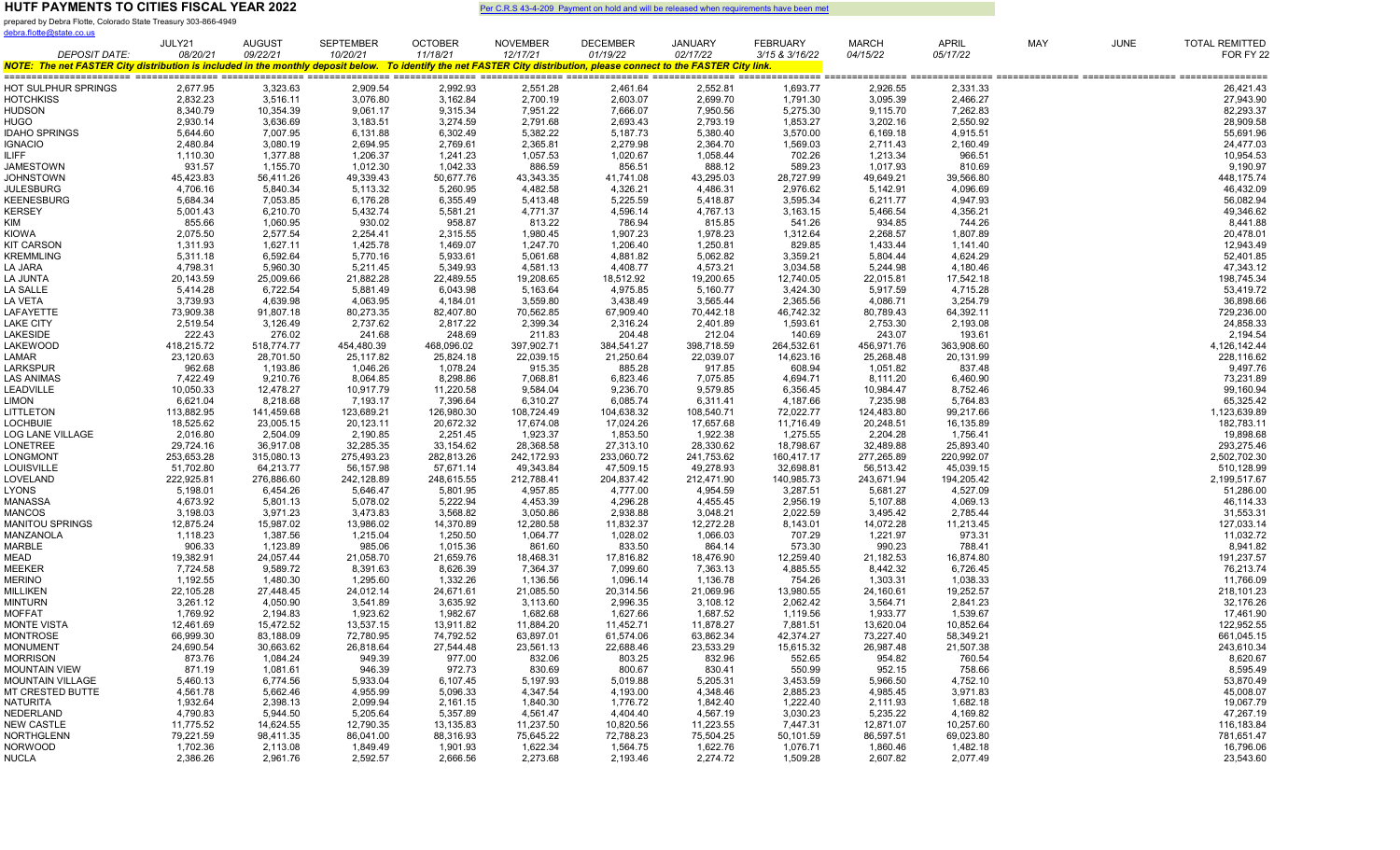prepared by Debra Flotte, Colorado State Treasury 303-866-4949 debra.flotte@state.co.us

|                                                                                                                                                                                                | JULY21               | AUGUST                 | <b>SEPTEMBER</b>     | <b>OCTOBER</b>         | <b>NOVEMBER</b>      | DECEMBER               | <b>JANUARY</b>         | <b>FEBRUARY</b>        | <b>MARCH</b>           | APRIL               | MAY | <b>JUNE</b> | <b>TOTAL REMITTED</b>    |
|------------------------------------------------------------------------------------------------------------------------------------------------------------------------------------------------|----------------------|------------------------|----------------------|------------------------|----------------------|------------------------|------------------------|------------------------|------------------------|---------------------|-----|-------------|--------------------------|
| <b>DEPOSIT DATE:</b><br>NOTE: The net FASTER City distribution is included in the monthly deposit below. To identify the net FASTER City distribution, please connect to the FASTER City link. | 08/20/21             | 09/22/21               | 10/20/21             | 11/18/21               | 12/17/21             | 01/19/22               | 02/17/22               | 3/15 & 3/16/22         | 04/15/22               | 05/17/22            |     |             | FOR FY 22                |
|                                                                                                                                                                                                |                      |                        |                      |                        |                      |                        |                        |                        |                        |                     |     |             |                          |
| NUNN                                                                                                                                                                                           | 3,124.94             | 3,876.96               | 3,395.68             | 3,496.05               | 2,974.38             | 2,873.07               | 2,979.14               | 1,976.57               | 3,414.68               | 2,719.55            |     |             | 30,831.02                |
| OAK CREEK                                                                                                                                                                                      | 2,511.38             | 3,118.03               | 2,728.16             | 2,803.91               | 2,394.78             | 2,308.09               | 2,393.83               | 1,588.35               | 2,744.80               | 2,187.04            |     |             | 24,778.37                |
| OLATHE                                                                                                                                                                                         | 4,368.75             | 5,424.13               | 4,745.82             | 4,877.46               | 4,166.03             | 4,015.07               | 4,164.24               | 2,763.06               | 4,774.80               | 3,804.57            |     |             | 43,103.93                |
| OLNEY SPRINGS                                                                                                                                                                                  | 1,057.43             | 1,311.70               | 1,149.12             | 1,183.52               | 1,006.10             | 972.28                 | 1,008.13               | 668.85                 | 1,155.43               | 920.13              |     |             | 10,432.69                |
| OPHIR                                                                                                                                                                                          | 639.92               | 794.25                 | 695.24               | 715.08                 | 609.73               | 588.21                 | 610.00                 | 404.74                 | 699.33                 | 557.11              |     |             | 6,313.61                 |
| ORCHARD CITY                                                                                                                                                                                   | 12,312.85            | 15,284.34              | 13,376.67            | 13,754.13              | 11,735.76            | 11,317.23              | 11,736.98              | 7,787.58               | 13,456.54              | 10,720.88           |     |             | 121,482.96               |
| ORDWAY                                                                                                                                                                                         | 3,305.18             | 4,101.67               | 3,591.16             | 3,694.97               | 3,148.04             | 3,038.37               | 3,150.80               | 2,090.51               | 3,611.90               | 2,877.11            |     |             | 32,609.71                |
| OTIS                                                                                                                                                                                           | 1,845.40             | 2,289.52               | 2,005.28             | 2,064.51               | 1,756.53             | 1,696.66               | 1,759.30               | 1,167.24               | 2,016.51               | 1,606.02            |     |             | 18,206.97                |
| OURAY                                                                                                                                                                                          | 3,708.98             | 4,605.31               | 4,028.98             | 4,140.02               | 3,537.53             | 3,408.58               | 3,535.29               | 2,345.76               | 4,053.79               | 3,230.22            |     |             | 36,594.46                |
| ovid<br>PAGOSA SPRINGS                                                                                                                                                                         | 1,066.22<br>6,294.98 | 1,322.97<br>7,810.94   | 1,158.54<br>6,840.00 | 1,192.44<br>7,039.90   | 1,015.16<br>5,993.74 | 980.22<br>5,787.21     | 1,016.45<br>6,001.11   | 674.39<br>3,981.61     | 1,165.12<br>6,878.91   | 928.01<br>5,479.04  |     |             | 10,519.52<br>62,107.44   |
| <b>PALISADE</b>                                                                                                                                                                                | 6,788.97             | 8,430.24               | 7,374.51             | 7,576.45               | 6,476.31             | 6,238.90               | 6,470.95               | 4,293.69               | 7,420.27               | 5,913.02            |     |             | 66,983.31                |
| PALMER LAKE                                                                                                                                                                                    | 8,327.11             | 10,337.95              | 9,046.13             | 9,298.75               | 7,939.21             | 7,653.30               | 7,937.44               | 5,266.62               | 9,100.89               | 7,251.26            |     |             | 82,158.66                |
| PAOLI                                                                                                                                                                                          | 458.18               | 567.99                 | 498.03               | 513.71                 | 435.25               | 421.42                 | 436.88                 | 289.83                 | 500.55                 | 398.46              |     |             | 4,520.30                 |
| PAONIA                                                                                                                                                                                         | 4,168.98             | 5,175.59               | 4,528.99             | 4,655.71               | 3,974.56             | 3,831.68               | 3,973.91               | 2,636.75               | 4,556.34               | 3,630.28            |     |             | 41,132.79                |
| PARACHUTE                                                                                                                                                                                      | 4.253.06             | 5,280.58               | 4.620.12             | 4.748.08               | 4.055.88             | 3.908.72               | 4.053.95               | 2,689.89               | 4.648.38               | 3,703.88            |     |             | 41,962.54                |
| <b>PARKER</b>                                                                                                                                                                                  | 129,781.41           | 161,198.36             | 140,960.06           | 144,731.20             | 123,884.36           | 119,249.89             | 123,695.01             | 82,077.96              | 141,859.84             | 113,062.71          |     |             | 1,280,500.80             |
| PEETZ                                                                                                                                                                                          | 1,041.65             | 1,292.33               | 1,131.90             | 1,165.36               | 991.47               | 957.70                 | 993.06                 | 658.86                 | 1,138.24               | 906.53              |     |             | 10,277.10                |
| PIERCE                                                                                                                                                                                         | 4,075.86             | 5,059.55               | 4,427.98             | 4,552.80               | 3,884.94             | 3,746.26               | 3,885.22               | 2,577.88               | 4,454.46               | 3,548.91            |     |             | 40,213.86                |
| PITKIN                                                                                                                                                                                         | 1,725.16             | 2,141.38               | 1,874.26             | 1,927.40               | 1,644.08             | 1,585.71               | 1,644.50               | 1,091.13               | 1,885.38               | 1,502.04            |     |             | 17,021.04                |
| PLATTEVILLE                                                                                                                                                                                    | 11,926.83            | 14,812.57              | 12,954.66            | 13,304.35              | 11,382.09            | 10.959.55              | 11,367.74              | 7,543.00               | 13.036.47              | 10,389.47           |     |             | 117,676.73               |
| PONCHA SPRINGS                                                                                                                                                                                 | 3,605.96             | 4,476.19               | 3,917.51             | 4,028.06               | 3,436.94             | 3,314.38               | 3,437.31               | 2,280.68               | 3,940.90               | 3,139.73            |     |             | 35,577.66                |
| PRITCHETT                                                                                                                                                                                      | 746.98               | 926.57                 | 811.76               | 836.12                 | 710.67               | 686.84                 | 712.16                 | 472.49                 | 816.20                 | 649.97              |     |             | 7,369.76                 |
| PUEBLO                                                                                                                                                                                         | 276,343.40           | 343,194.37             | 300,162.12           | 308,288.92             | 263,700.05           | 253,936.08             | 263,391.33             | 174,771.11             | 302,050.97             | 240,715.69          |     |             | 2,726,554.04             |
| RAMAH                                                                                                                                                                                          | 469.13               | 581.14                 | 510.10               | 527.09                 | 444.81               | 431.67                 | 447.40                 | 296.79                 | 512.41                 | 407.71              |     |             | 4,628.25                 |
| RANGELY<br>RAYMER                                                                                                                                                                              | 7,094.49<br>610.38   | 8,805.50               | 7,707.85<br>663.68   | 7,927.75               | 6,759.82<br>578.77   | 6,521.26               | 6,762.87               | 4,487.16<br>386.14     | 7,753.20               | 6,176.51<br>530.48  |     |             | 69,996.41                |
| <b>RED CLIFF</b>                                                                                                                                                                               | 842.16               | 756.13<br>1,045.37     | 914.93               | 685.74<br>940.81       | 802.63               | 561.63<br>774.07       | 582.10<br>802.77       | 532.65                 | 666.70<br>920.37       | 733.25              |     |             | 6,021.75<br>8,309.01     |
| RICO                                                                                                                                                                                           | 1,457.04             | 1,807.25               | 1,583.43             | 1,631.15               | 1,386.01             | 1,339.77               | 1,389.13               | 921.62                 | 1,592.03               | 1,267.75            |     |             | 14,375.18                |
| RIDGWAY                                                                                                                                                                                        | 4,872.21             | 6,047.17               | 5,293.47             | 5,444.70               | 4,642.19             | 4,478.58               | 4,644.48               | 3,081.61               | 5,324.56               | 4,241.72            |     |             | 48,070.69                |
| RIFLE                                                                                                                                                                                          | 25,937.31            | 32,213.80              | 28,172.23            | 28,930.87              | 24,754.32            | 23,833.44              | 24,721.32              | 16,403.73              | 28,350.67              | 22,594.55           |     |             | 255,912.24               |
| ROCKVALE                                                                                                                                                                                       | 2,519.93             | 3,126.08               | 2,738.36             | 2,819.89               | 2,398.00             | 2,316.94               | 2,402.41               | 1,593.91               | 2,753.51               | 2,192.86            |     |             | 24,861.89                |
| ROCKY FORD                                                                                                                                                                                     | 10,503.37            | 13,038.96              | 11,410.57            | 11,730.88              | 10,012.59            | 9,653.76               | 10,011.99              | 6,643.08               | 11,479.18              | 9,145.85            |     |             | 103,630.23               |
| ROMEO                                                                                                                                                                                          | 1,266.17             | 1,571.05               | 1,375.81             | 1,416.10               | 1,205.50             | 1,164.05               | 1,207.06               | 800.86                 | 1,383.61               | 1,102.02            |     |             | 12,492.23                |
| RYE                                                                                                                                                                                            | 427.47               | 530.44                 | 464.48               | 478.01                 | 407.06               | 392.99                 | 407.52                 | 270.38                 | 467.13                 | 372.08              |     |             | 4,217.56                 |
| SAGUACHE                                                                                                                                                                                       | 2,386.42             | 2,961.34               | 2,592.96             | 2,668.28               | 2,272.65             | 2,193.84               | 2,274.98               | 1,509.41               | 2,607.85               | 2,077.24            |     |             | 23,544.97                |
| SALIDA                                                                                                                                                                                         | 19,609.20            | 24,351.44              | 21,299.89            | 21,879.72              | 18,709.20            | 18,019.75              | 18,690.38              | 12,401.76              | 21,433.04              | 17,080.14           |     |             | 193,474.52               |
| <b>SAN LUIS</b>                                                                                                                                                                                | 3,010.10             | 3,737.10               | 3,269.96             | 3,361.02               | 2,870.11             | 2,766.48               | 2,869.22               | 1,903.78               | 3,289.83               | 2,621.27            |     |             | 29,698.87                |
| SANFORD                                                                                                                                                                                        | 5,628.03             | 6,980.16               | 6,116.45             | 6,302.09               | 5,352.51             | 5,175.30               | 5,365.84               | 3,559.94               | 6,149.31               | 4,896.49            |     |             | 55,526.12                |
| SAWPIT                                                                                                                                                                                         | 135.48<br>1,097.94   | 168.15                 | 147.19               | 151.39                 | 129.09               | 124.53                 | 129.15                 | 85.69<br>694.49        | 148.06                 | 117.95              |     |             | 1,336.68<br>10,832.28    |
| SEDGWICK<br>SEIBERT                                                                                                                                                                            | 943.23               | 1,361.69<br>1,169.88   | 1,193.24<br>1,025.08 | 1,229.52<br>1,056.10   | 1,044.13<br>897.14   | 1,009.63<br>867.34     | 1,046.80<br>899.29     | 596.63                 | 1,199.63<br>1,030.61   | 955.21<br>820.66    |     |             | 9,305.96                 |
| SEVERANCE                                                                                                                                                                                      | 21,706.72            | 26,946.01              | 23,581.88            | 24,245.69              | 20,690.80            | 19,951.20              | 20,691.36              | 13,728.92              | 23,723.15              | 18,900.66           |     |             | 214,166.39               |
| SHERIDAN                                                                                                                                                                                       | 14,073.12            | 17,480.42              | 15,285.11            | 15,692.87              | 13,434.70            | 12,930.90              | 13,413.03              | 8,900.26               | 15,383.00              | 12,260.53           |     |             | 138,853.94               |
| SHERIDAN LAKE                                                                                                                                                                                  | 514.14               | 637.40                 | 558.86               | 576.38                 | 488.46               | 472.89                 | 490.24                 | 325.23                 | 561.70                 | 447.15              |     |             | 5,072.45                 |
| SILT                                                                                                                                                                                           | 9,262.28             | 11,502.38              | 10,060.81            | 10,334.40              | 8,837.43             | 8,511.46               | 8,828.25               | 5,857.88               | 10,123.79              | 8,067.78            |     |             | 91,386.46                |
| SILVER CLIFF                                                                                                                                                                                   | 4,010.74             | 4,973.34               | 4,359.16             | 4,493.57               | 3,812.51             | 3,688.49               | 3,824.07               | 2,537.01               | 4,381.98               | 3,488.80            |     |             | 39,569.67                |
| SILVER PLUME                                                                                                                                                                                   | 784.63               | 973.86                 | 852.46               | 876.78                 | 747.62               | 721.23                 | 747.95                 | 496.27                 | 857.48                 | 683.10              |     |             | 7,741.38                 |
| SILVERTHORNE                                                                                                                                                                                   | 15,667.30            | 19,455.27              | 17,018.47            | 17,483.84              | 14,946.34            | 14,397.75              | 14,933.35              | 9,908.78               | 17,124.27              | 13,646.02           |     |             | 154,581.39               |
| SILVERTON                                                                                                                                                                                      | 3,145.07             | 3,902.76               | 3.417.28             | 3.516.54               | 2,995.12             | 2.891.27               | 2,998.20               | 1,989.26               | 3.436.88               | 2.737.60            |     |             | 31,029.98                |
| SIMLA                                                                                                                                                                                          | 2,156.20             | 2,675.23               | 2,342.97             | 2,411.94               | 2,052.57             | 1,982.37               | 2,055.58               | 1,363.82               | 2,356.16               | 1,876.57            |     |             | 21,273.41                |
| SNOWMASS VILLAGE                                                                                                                                                                               | 11,110.32            | 13,790.04              | 12,070.79            | 12,414.73              | 10,586.59            | 10.212.53              | 10,590.95              | 7,027.09               | 12.141.93              | 9,672.84            |     |             | 109,617.81               |
| SOUTH FORK                                                                                                                                                                                     | 3,465.39             | 4,297.83               | 3,766.17             | 3,880.72               | 3,295.52             | 3,186.67               | 3,303.97               | 2,192.00               | 3,786.33               | 3,014.88            |     |             | 34,189.48                |
| SPRINGFIELD                                                                                                                                                                                    | 5,686.13             | 7,055.17               | 6,178.54             | 6,359.74               | 5,413.46             | 5,227.58               | 5,420.73               | 3,596.52               | 6,213.51               | 4,948.92            |     |             | 56,100.30                |
| STARKVILLE<br>STEAMBOAT SPRINGS                                                                                                                                                                | 257.00<br>42,356.34  | 318.43                 | 279.41<br>46,006.86  | 288.56                 | 243.81<br>40,419.99  | 236.44                 | 245.08                 | 162.58                 | 280.72                 | 223.39<br>36,896.04 |     |             | 2,535.42                 |
| STERLING                                                                                                                                                                                       | 30,662.54            | 52,603.68<br>38,074.89 | 33,307.30            | 47,250.76<br>34,220.45 | 29,249.44            | 38,921.57<br>28,178.31 | 40,370.99<br>29,226.31 | 26,787.87<br>19,392.58 | 46,296.85<br>33,513.70 | 26,705.99           |     |             | 417,910.95<br>302,531.51 |
| STRATTON                                                                                                                                                                                       | 2,592.06             | 3,216.99               | 2,816.23             | 2,897.02               | 2,469.38             | 2,382.70               | 2,470.93               | 1,639.45               | 2,832.68               | 2,256.53            |     |             | 25,573.97                |
| SUGAR CITY                                                                                                                                                                                     | 1,321.03             | 1,638.51               | 1,435.64             | 1,478.98               | 1,256.56             | 1,214.72               | 1,259.47               | 835.60                 | 1,443.41               | 1,149.39            |     |             | 13,033.31                |
| SUPERIOR                                                                                                                                                                                       | 26,246.84            | 32,601.94              | 28,507.11            | 29,266.83              | 25,056.87            | 24,116.43              | 25,015.70              | 16,599.27              | 28,689.90              | 22,866.54           |     |             | 258,967.43               |
| SWINK                                                                                                                                                                                          | 1,870.53             | 2,322.36               | 2,032.00             | 2,088.48               | 1,783.64             | 1,719.13               | 1,782.98               | 1,183.04               | 2,044.38               | 1,628.94            |     |             | 18,455.48                |
|                                                                                                                                                                                                |                      |                        |                      |                        |                      |                        |                        |                        |                        |                     |     |             |                          |